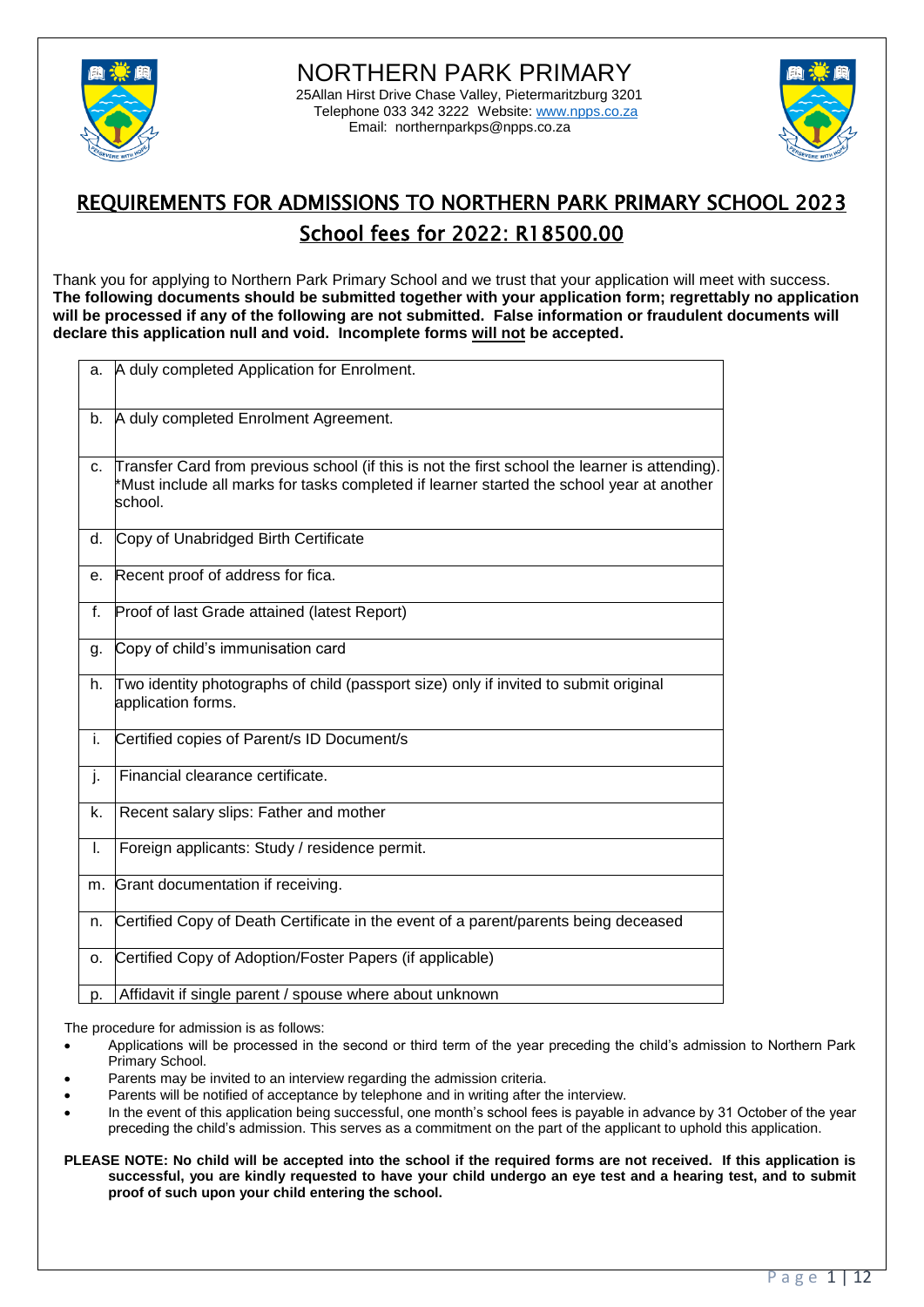#### **APPLICATION FOR ADMISSION TO SCHOOL**

| <b>NORTHERN PARK PRIMARY SCHOOL</b>                                                                                                                                                                                            |                                                                                                                        |                                                                                                                                                                                                                                |                                                                                                                       |
|--------------------------------------------------------------------------------------------------------------------------------------------------------------------------------------------------------------------------------|------------------------------------------------------------------------------------------------------------------------|--------------------------------------------------------------------------------------------------------------------------------------------------------------------------------------------------------------------------------|-----------------------------------------------------------------------------------------------------------------------|
| 25 Allan Hirst Drive                                                                                                                                                                                                           |                                                                                                                        | Telephone: 033 - 3423222                                                                                                                                                                                                       |                                                                                                                       |
| Pietermaritzburg                                                                                                                                                                                                               | E-mail:                                                                                                                | northernparkps@npps.co.za                                                                                                                                                                                                      |                                                                                                                       |
| 3201                                                                                                                                                                                                                           | Year:                                                                                                                  | 2023                                                                                                                                                                                                                           | EVERE WITH                                                                                                            |
|                                                                                                                                                                                                                                |                                                                                                                        | Note: This form must be completed in full. All changes to be initialled or signed by parent / guardian. Completing the form does not                                                                                           |                                                                                                                       |
|                                                                                                                                                                                                                                | necessarily mean that the learner has been accepted into the school.                                                   |                                                                                                                                                                                                                                |                                                                                                                       |
|                                                                                                                                                                                                                                |                                                                                                                        | Grade Applied for: ___________ Highest Grade Passed: ________ Year When Grade was passed: ________ Accession No: ________                                                                                                      |                                                                                                                       |
|                                                                                                                                                                                                                                |                                                                                                                        |                                                                                                                                                                                                                                |                                                                                                                       |
|                                                                                                                                                                                                                                |                                                                                                                        |                                                                                                                                                                                                                                |                                                                                                                       |
|                                                                                                                                                                                                                                |                                                                                                                        |                                                                                                                                                                                                                                |                                                                                                                       |
| Race: the contract of the contract of the contract of the contract of the contract of the contract of the contract of the contract of the contract of the contract of the contract of the contract of the contract of the cont |                                                                                                                        |                                                                                                                                                                                                                                |                                                                                                                       |
|                                                                                                                                                                                                                                | Country of Residence: <u>contract and contract and contract and contract and contract and contract and contract of</u> |                                                                                                                                                                                                                                |                                                                                                                       |
|                                                                                                                                                                                                                                | If SA, indicate province of residence:                                                                                 |                                                                                                                                                                                                                                |                                                                                                                       |
|                                                                                                                                                                                                                                |                                                                                                                        | Physical Address: No. 2006. The Contract of the Contract of the Contract of the Contract of the Contract of the Contract of the Contract of the Contract of the Contract of the Contract of the Contract of the Contract of th |                                                                                                                       |
|                                                                                                                                                                                                                                |                                                                                                                        |                                                                                                                                                                                                                                |                                                                                                                       |
|                                                                                                                                                                                                                                |                                                                                                                        |                                                                                                                                                                                                                                | Learner Cell: <b>Example 2014</b>                                                                                     |
|                                                                                                                                                                                                                                |                                                                                                                        |                                                                                                                                                                                                                                |                                                                                                                       |
|                                                                                                                                                                                                                                |                                                                                                                        |                                                                                                                                                                                                                                |                                                                                                                       |
| <u>Religion:                     </u>                                                                                                                                                                                          | Deceased Parent: Mother_____________ Father _______________ Both __________                                            | For Grade 1 only: Indicate pre-primary education:<br>None Non Formal Formal                                                                                                                                                    |                                                                                                                       |
| <b>Previous School Information</b>                                                                                                                                                                                             |                                                                                                                        |                                                                                                                                                                                                                                |                                                                                                                       |
| <b>Name of Previous School:</b>                                                                                                                                                                                                |                                                                                                                        |                                                                                                                                                                                                                                |                                                                                                                       |
|                                                                                                                                                                                                                                |                                                                                                                        |                                                                                                                                                                                                                                |                                                                                                                       |
| <b>Previous School Address:</b>                                                                                                                                                                                                |                                                                                                                        | <u> 1989 - Jan James James James James James James James James James James James James James James James James J</u>                                                                                                           |                                                                                                                       |
|                                                                                                                                                                                                                                |                                                                                                                        |                                                                                                                                                                                                                                |                                                                                                                       |
|                                                                                                                                                                                                                                |                                                                                                                        |                                                                                                                                                                                                                                |                                                                                                                       |
|                                                                                                                                                                                                                                |                                                                                                                        |                                                                                                                                                                                                                                |                                                                                                                       |
| <b>Learner Medical Information</b>                                                                                                                                                                                             |                                                                                                                        |                                                                                                                                                                                                                                |                                                                                                                       |
|                                                                                                                                                                                                                                |                                                                                                                        |                                                                                                                                                                                                                                |                                                                                                                       |
|                                                                                                                                                                                                                                |                                                                                                                        |                                                                                                                                                                                                                                |                                                                                                                       |
|                                                                                                                                                                                                                                |                                                                                                                        |                                                                                                                                                                                                                                |                                                                                                                       |
| <b>Medical Condition:</b>                                                                                                                                                                                                      |                                                                                                                        | NB. In case of an emergency, when the family doctor of our choice is not available, we undertake to accept the school's choice.                                                                                                |                                                                                                                       |
|                                                                                                                                                                                                                                |                                                                                                                        |                                                                                                                                                                                                                                |                                                                                                                       |
|                                                                                                                                                                                                                                |                                                                                                                        |                                                                                                                                                                                                                                | Please initial here: <b>Manual Accord Please initial here:</b> Manual Manual Accord Please in the Please of Please in |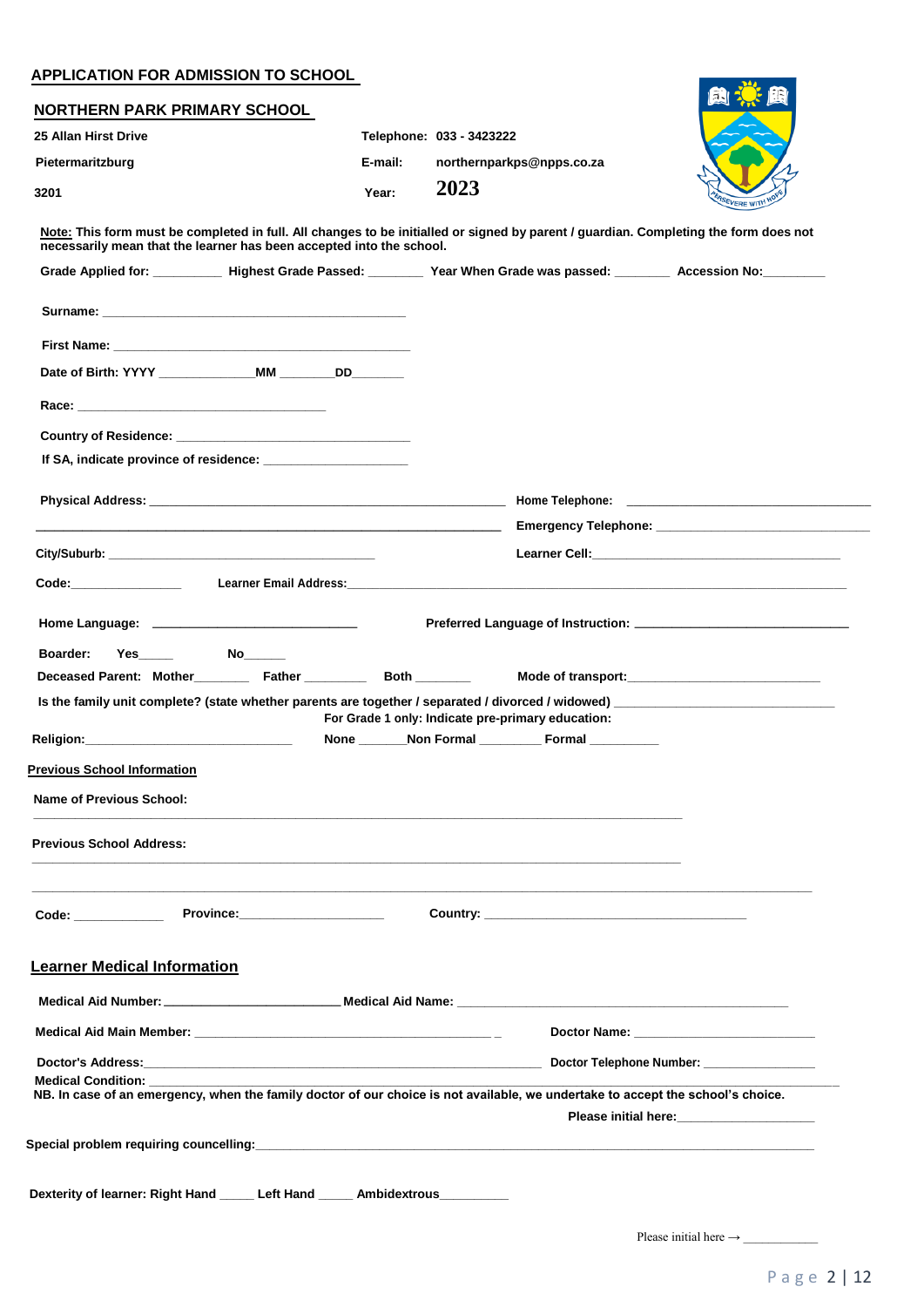## **Application for Admission**

#### **Siblings**

**Number of other Children at NPPS currently: \_\_\_\_\_\_\_\_\_\_\_**

**Please supply full names below of children (brothers / sisters) currently enrolled at NPPS:**

| Name:                                                                            |                                                                                                                                      | Grade:                         |
|----------------------------------------------------------------------------------|--------------------------------------------------------------------------------------------------------------------------------------|--------------------------------|
| Name:                                                                            |                                                                                                                                      | Grade:                         |
| Name:                                                                            |                                                                                                                                      | Grade:                         |
|                                                                                  |                                                                                                                                      |                                |
| Has your child ever been refused admission or been expelled from any school? Yes |                                                                                                                                      | N <sub>0</sub>                 |
|                                                                                  |                                                                                                                                      |                                |
| Has your child any disability: Yes<br>$\vert$ No                                 |                                                                                                                                      |                                |
| disease/allergies for which immunisation is compulsory.                          | Upon signature of this Application for Admission, I/We grant consent for the immunisation of My/Our aforementioned child against any |                                |
|                                                                                  | NB: Alternative Emergency name and telephone number in the event of parents/guardians being unavailable:                             |                                |
|                                                                                  |                                                                                                                                      |                                |
|                                                                                  |                                                                                                                                      |                                |
|                                                                                  |                                                                                                                                      |                                |
|                                                                                  | I hereby declare that to the best of my/our knowledge, the information as supplied is accurate and correct.                          |                                |
|                                                                                  |                                                                                                                                      |                                |
|                                                                                  |                                                                                                                                      |                                |
| Date: $\overline{\phantom{a}}$                                                   |                                                                                                                                      |                                |
| MM<br><b>DD</b>                                                                  | YYYY                                                                                                                                 |                                |
|                                                                                  |                                                                                                                                      | <b>YYYY</b><br>DD<br><b>MM</b> |
|                                                                                  |                                                                                                                                      |                                |
|                                                                                  |                                                                                                                                      |                                |

FATHER / GUARDIAN MOTHER / GUARDIAN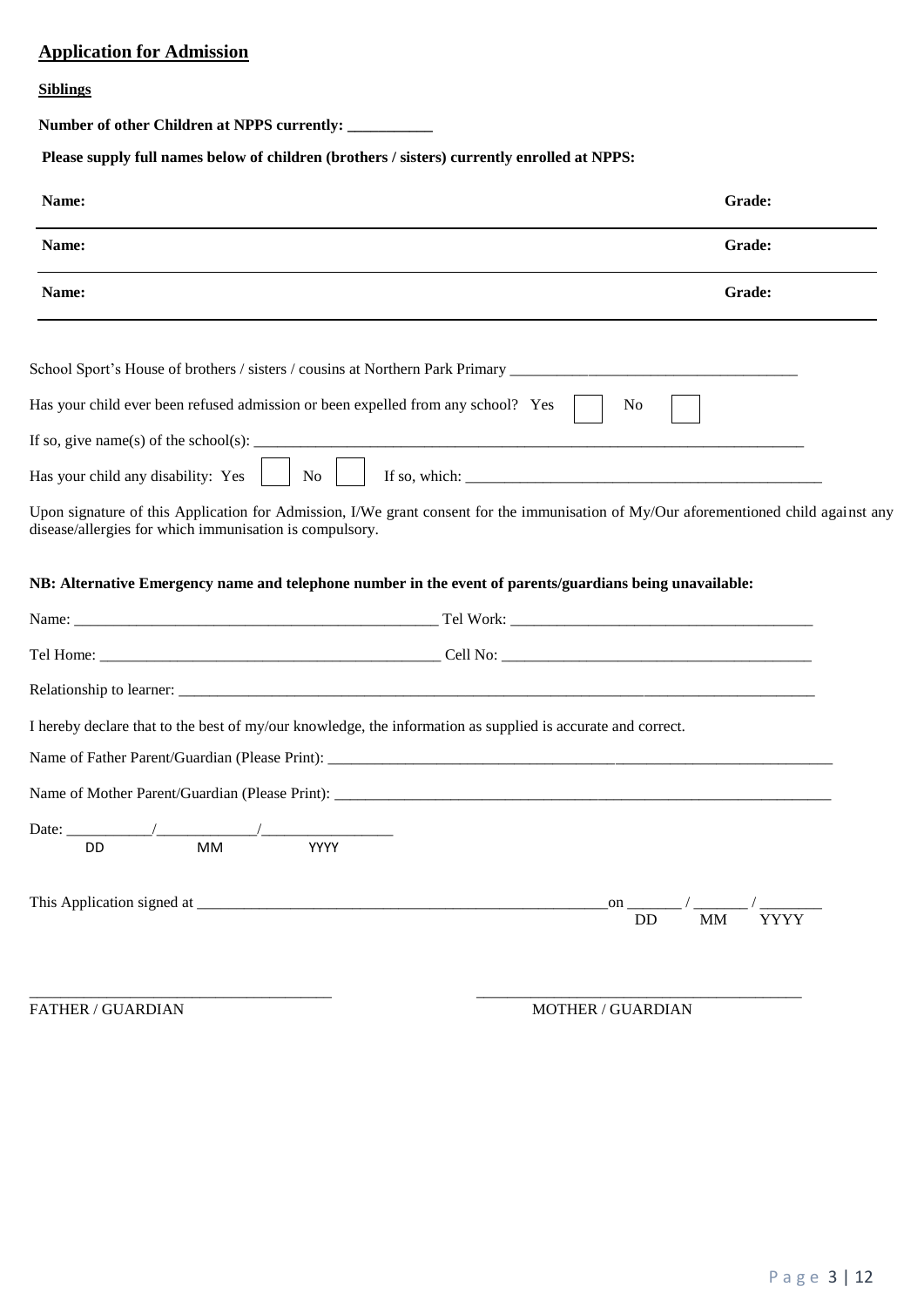## **PARENT/GUARDIAN INFORMATION:**

| <b>FATHER/GUARDIAN</b>                                                                                                                                                                                                                                                                                                                                                                                      | <b>MOTHER/GUARDIAN</b>                                                                                                                                                                                |
|-------------------------------------------------------------------------------------------------------------------------------------------------------------------------------------------------------------------------------------------------------------------------------------------------------------------------------------------------------------------------------------------------------------|-------------------------------------------------------------------------------------------------------------------------------------------------------------------------------------------------------|
|                                                                                                                                                                                                                                                                                                                                                                                                             |                                                                                                                                                                                                       |
| First Names:                                                                                                                                                                                                                                                                                                                                                                                                |                                                                                                                                                                                                       |
|                                                                                                                                                                                                                                                                                                                                                                                                             | Copy of picture page of ID book (to be attached) Copy of picture page of ID book (to be attached)                                                                                                     |
|                                                                                                                                                                                                                                                                                                                                                                                                             |                                                                                                                                                                                                       |
| Married by customary union? Yes $\square$ No $\square$                                                                                                                                                                                                                                                                                                                                                      | Married in or out of Community of Property IN $\square$ OUT $\square$ Married in or out of Community of Property IN $\square$ OUT $\square$<br>Married by customary union? Yes $\square$ No $\square$ |
|                                                                                                                                                                                                                                                                                                                                                                                                             |                                                                                                                                                                                                       |
|                                                                                                                                                                                                                                                                                                                                                                                                             |                                                                                                                                                                                                       |
|                                                                                                                                                                                                                                                                                                                                                                                                             |                                                                                                                                                                                                       |
| Cell no: $\frac{1}{\sqrt{1-\frac{1}{2}}\sqrt{1-\frac{1}{2}}\sqrt{1-\frac{1}{2}}\sqrt{1-\frac{1}{2}}\sqrt{1-\frac{1}{2}}\sqrt{1-\frac{1}{2}}\sqrt{1-\frac{1}{2}}\sqrt{1-\frac{1}{2}}\sqrt{1-\frac{1}{2}}\sqrt{1-\frac{1}{2}}\sqrt{1-\frac{1}{2}}\sqrt{1-\frac{1}{2}}\sqrt{1-\frac{1}{2}}\sqrt{1-\frac{1}{2}}\sqrt{1-\frac{1}{2}}\sqrt{1-\frac{1}{2}}\sqrt{1-\frac{1}{2}}\sqrt{1-\frac{1}{2}}\sqrt{1-\frac{1$ | Cell no:                                                                                                                                                                                              |
| Postal Address (for all accounts/reports/letters)                                                                                                                                                                                                                                                                                                                                                           | Postal Address (for all accounts/reports/letters)                                                                                                                                                     |
|                                                                                                                                                                                                                                                                                                                                                                                                             | Code:                                                                                                                                                                                                 |
| <b>OCCUPATION DETAILS</b>                                                                                                                                                                                                                                                                                                                                                                                   |                                                                                                                                                                                                       |
|                                                                                                                                                                                                                                                                                                                                                                                                             |                                                                                                                                                                                                       |
|                                                                                                                                                                                                                                                                                                                                                                                                             |                                                                                                                                                                                                       |
|                                                                                                                                                                                                                                                                                                                                                                                                             |                                                                                                                                                                                                       |
|                                                                                                                                                                                                                                                                                                                                                                                                             | If self-employed, name of business: _____________                                                                                                                                                     |
|                                                                                                                                                                                                                                                                                                                                                                                                             |                                                                                                                                                                                                       |
|                                                                                                                                                                                                                                                                                                                                                                                                             |                                                                                                                                                                                                       |
|                                                                                                                                                                                                                                                                                                                                                                                                             |                                                                                                                                                                                                       |
|                                                                                                                                                                                                                                                                                                                                                                                                             | Tel no:                                                                                                                                                                                               |
|                                                                                                                                                                                                                                                                                                                                                                                                             |                                                                                                                                                                                                       |

Please initial here → \_\_\_\_\_\_\_\_\_\_\_\_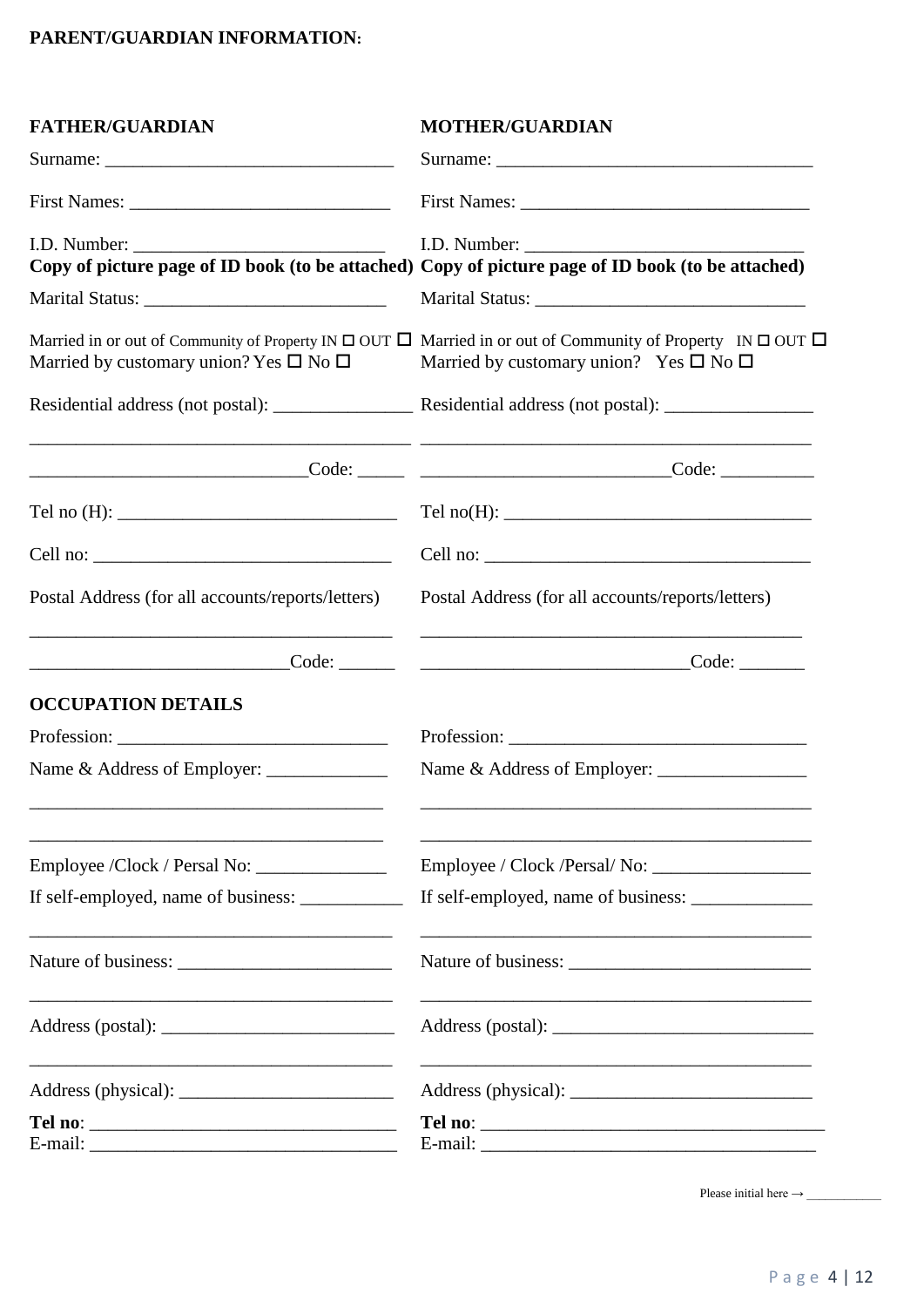# **NORTHERN'S PARK PRIMARY POLICY, REQUIREMENTS AND QUARANTINE PERIODS REGARDING ILLNESS AND CHILDHOOD DIEASES.**

# **Contagious Diseases**

Children with contagious diseases will not be re-admitted without a medical certificate. Quarantine periods and periods infectivity are set out below.

| Chicken Pox<br>$\bullet$<br>disappeared.                                  | From 2 days before rash until last scab has                                                                                                                                                                                           |
|---------------------------------------------------------------------------|---------------------------------------------------------------------------------------------------------------------------------------------------------------------------------------------------------------------------------------|
| Cold sores and / or Impetigo<br>$\bullet$<br>treatment has been completed | Until the sore has healed, or 48 hours of                                                                                                                                                                                             |
| Conjunctivitis (Pink Eye)<br>$\bullet$                                    | Until eyes are no longer red or discharging.                                                                                                                                                                                          |
| Diphtheria<br>$\bullet$                                                   | Until 6 daily throat swabs test negative.                                                                                                                                                                                             |
| $He$ patitis – infectious<br>$\bullet$<br>exclusion $-7$ days.            | Until complete recovery. Minimum period of                                                                                                                                                                                            |
| Scabies<br>$\bullet$                                                      | Until the sore have healed, or 48 hours of<br>treatment has been completed.                                                                                                                                                           |
| • Lice                                                                    | After completed cleansing and freeing of head,<br>body and clothing from lice and nits                                                                                                                                                |
| Measles<br>$\bullet$                                                      | 7 days after first appearance of rash                                                                                                                                                                                                 |
| Measles (German)<br>$\bullet$                                             | For 1 week after rash appears.                                                                                                                                                                                                        |
| <b>Mumps</b>                                                              | From the time that the symptoms start until the<br>swelling has disappeared.                                                                                                                                                          |
| Ringworm                                                                  | Return to school immediately if under<br>appropriate treatment and affected area<br>covered                                                                                                                                           |
| • Scarlet fever and strep throat                                          | If no sore throat, no discharge from ears or<br>nose, no recently enlarged glands or<br>discharging sores and on production of medical<br>certificate. Minimum periods of<br>exclusion $-14$ days after commencement of<br>treatment. |
| <b>Whooping Cough</b>                                                     | For 6 weeks after onset.                                                                                                                                                                                                              |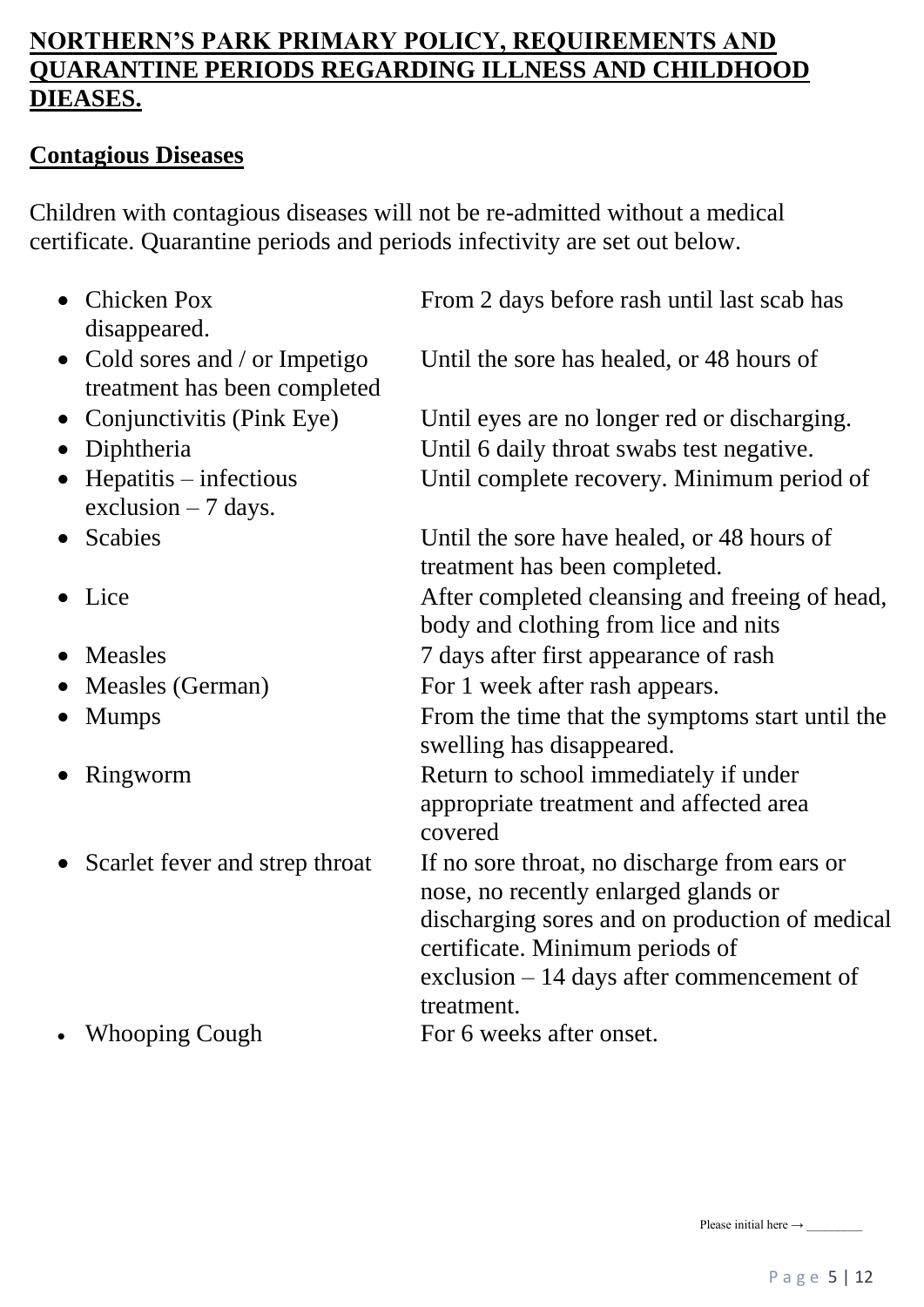#### **ADMISSION AGREEMENT**

#### **DECLARATION & UNDERTAKING BY PARENTS**

| I/We the undersigned: |  |
|-----------------------|--|
|                       |  |
|                       |  |
| and                   |  |
|                       |  |
|                       |  |
|                       |  |
|                       |  |

hereby declare that I/We have read and fully understand the contents of this document and accept My/Our responsibilities as laid out herein. I/We confirm that all the particulars in this Application are true and correct. I / We acknowledge that Northern Park Primary School has not been declared as a "No fee School".

I/We undertake to:

- Immediately inform the School in writing of any change to My/Our personal details.
- Immediately inform the School in writing of any cases of infectious disease/s or illness within My/Our household. **I acknowledge receipt of the Requirements and Quarantine periods for illnesses and childhood diseases.**
- Ensure that My/Our child regularly attends School.
- Ensure that My/Our child fully complies with all current School Rules and Regulations, or as amended from time to time.
- I/We acknowledge receipt of a copy of the School's Code of Conduct for Learners and have acquainted Myself/Ourselves with its contents. I/We understand that in terms of the South African Schools' Act (No. 84 0f 1996), I am/We are fully responsible for My/Our child's behaviour and conduct while he/she is at school, on route to or from school, or while on a School Excursion. I/We undertake to ensure that My/Our child has and wears all the prescribed school uniforms and I/We undertake to ensure that My/Our child's School Uniforms are neat and well maintained at all times.
- I/We agree to co-operate fully with the School Authorities should it be brought to My/Our attention that My/Our child's behaviour/conduct is in conflict with the School Rules and/or Regulations.
- I/We acknowledge that in terms of the South African Schools Act (No.84 of 1996), the payment of the School's annual fees which are determined by the School's Governing Body and duly approved by the parents, is compulsory. (Unless an application for a partial/full exemption has been successful.)
- In accordance with the provisions of the South African Schools' Act (No. 84 0f 1996), I/We undertake to pay the annual school fees as follows (please tick appropriate block):

A once-off instalment before 28 February;  $\Box$ 

Ten (10) equal instalments from before 31 January to before 31 October and before the end of each month in between:

- Quarterly instalments
- I/We undertake to make payment of My/Our child's school fees directly into the school's banking account, being

 **Northern Park Primary School Nedbank Branch Code – Taj Centre – 198765 Account number – 1130582779** 

 **NB: Please ensure that you put your account code/s which will be supplied to you by the school on the deposit slip as a reference to your account.**

Please initial here → \_\_\_\_\_\_\_\_\_\_\_\_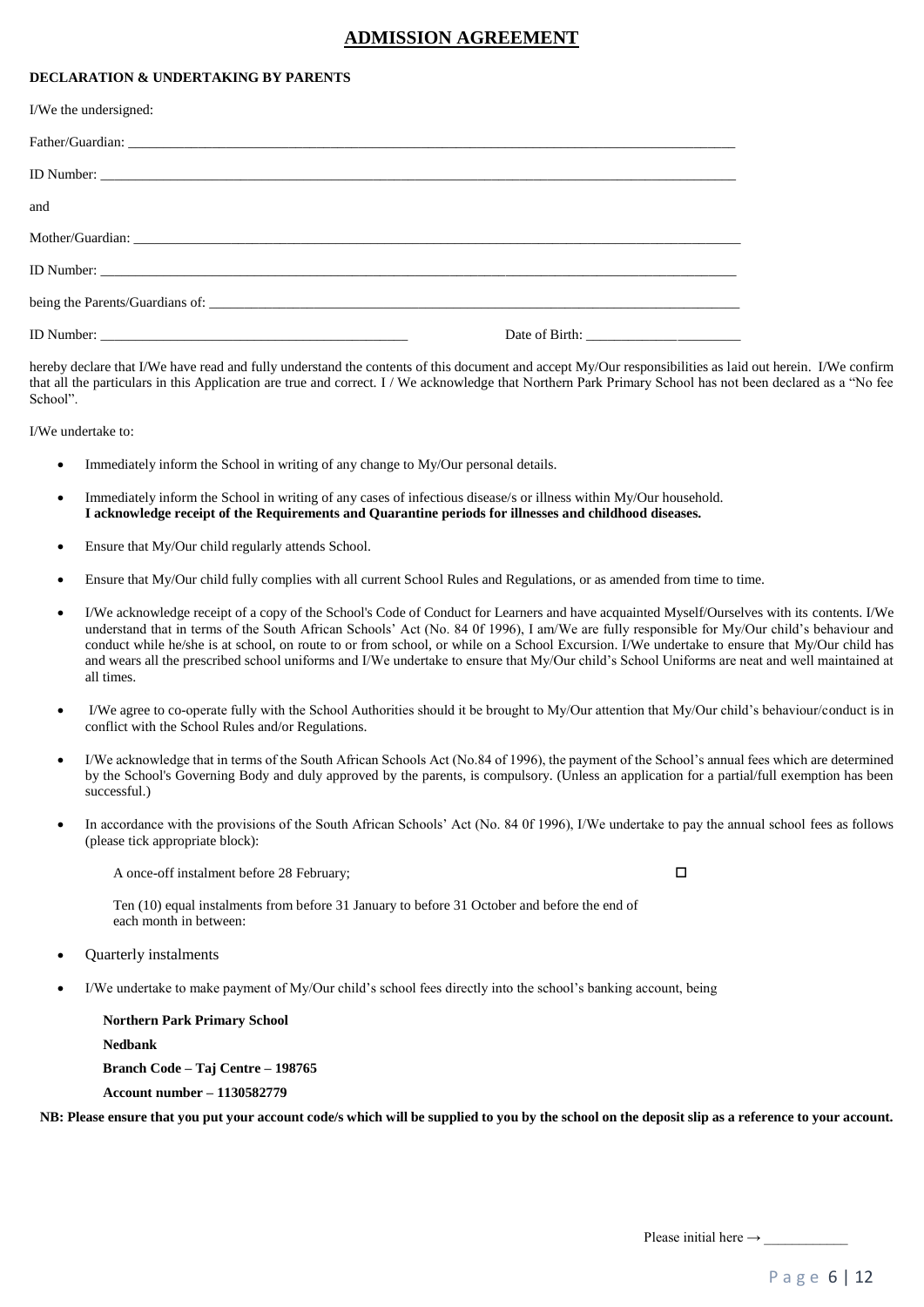I/We acknowledge that in the event of there being any outstanding school fees I/We undertake and/or hold Myself/Ourselves bound to:

- 1.1 the payment of all legal costs incurred by the School's attorneys, which shall be on the attorney and client scale, any value added tax (VAT) at the standard rate, together with any stamp or other duties payable under the circumstances;
- 1.2 the signing of an "Acknowledgement of Debt" form and/or a "Section 58 Consent to Judgment" form, should the school or its attorneys require this;
- 1.3 the payment of any costs incurred by My/Our child in respect to any damages, or to the loss of any property owned by, or in the custody of the School.

Furthermore:

- 2. I/We acknowledge that upon My/Our failure to pay any amount by a due date, the **full and total balance** due to the school becomes due and payable by the end of the month after I/We have defaulted.
- 3. I/We undertake to give the school a calendar months' notice, in writing, should it become necessary to withdraw My/Our child/children from the school, alternatively, one month's school fees shall be paid if notice is not given as stated.
- 4. I/We understand that I am/We are jointly and severally liable for the payment of all amounts owed to the School, or which may become due in respect of My/Our child's education and/or otherwise.
- 5. I/We choose My/Our residential address, alternatively, My/Our postal address, alternatively, My/Our business address to be the address where I/We shall accept the servicing of any notices, documents or correspondence which may need to be delivered/served on Me/Us.
- 6. I/We consent to My/Our child taking part in all school activities, whether conducted on the school premises or extramurally, including, but not limited to, games, athletics, tours and excursions of general, vocational, educational, historical and/or scientific interest. I/We understand and accept that all such activities shall be undertaken at My/Our child's own risk. On behalf of Myself/Ourselves, my spouse, My/Our executors and My/Our aforesaid child do hereby indemnify, hold harmless and absolve the KwaZulu-Natal Department of Education, the School Principal, Staff and any delegated authority against, or from any claims whatsoever, which may arise in connection with any loss or damage to the person or property of My/Our child in the course of such activities.
- 7. I/We hereby give consent for My/Our child to be transported in the school bus/es or any hired transport, or by any private transport as may be required by the school in order to facilitate the transportation of learners wherein My/Our child may be participating as a participant, a spectator or in whatever other capacity he/she may be required to participate. I/We fully understand and accept that any conveyance of My/Our child in terms hereof, shall be undertaken at My/Our child's own risk and on behalf of Myself/Ourselves, My/Our executors, my spouse and My/Our child, I/We indemnify and will keep indemnified, the KwaZulu-Natal Department of Education, the School Principal, its Staff and any other designated authority, against all actions, proceedings, claims, liabilities, damages, costs and/or expenses of whatsoever nature, that may arise in connection with, or the loss of, or the damage to property, or injury to My/Our child which may occur in the course of such transportation. I/We further understand that the vehicle used in the transportation of My/Our child shall be driven by a member of the School Staff, a parent or any other person delegated the duty, subject to him/her being lawfully authorized to drive the vehicle and this indemnity therefore, extends to all such drivers of the vehicle.
- 8. I /We understand and accept that, in addition to the school's fees further charges may be incurred and that such charges may include the cost of aftercare, uniform, stationery, excursions, books, etc.
- 9. The school, Governing body and staff shall not be responsible at any time for the loss, theft or damage of any items belonging to the parent or child. It is the duty of the parent to adequately insure against – such loss.
- 10. I / We shall incur cost for damages done or losses caused by my / our child to the school or state property / equipment.
- 11. The Principal or his / her designate reserves the right to search learners' bags / desks should it be deemed necessary in the event of school security being compromised.
- 12. I/We agree that the School Principal and/or all staff attached to the School may act in *loco parentis* (as the child's parents in My/Our absence) in the event of any accident / injury involving My/Our child.
- 13. Notwithstanding My/Our signature hereto, the acceptance and admission of My/Our child to attend Northern Park Primary School is subject to the approval of this application, by the Principal.
- 14. I/We acknowledge that failure to fully complete this form, or alternatively, to return this form to the school fully completed within 14 days of receipt thereof, may lead to My/Our child not being admitted to the school.

Please initial here → \_\_\_\_\_\_\_\_\_\_\_\_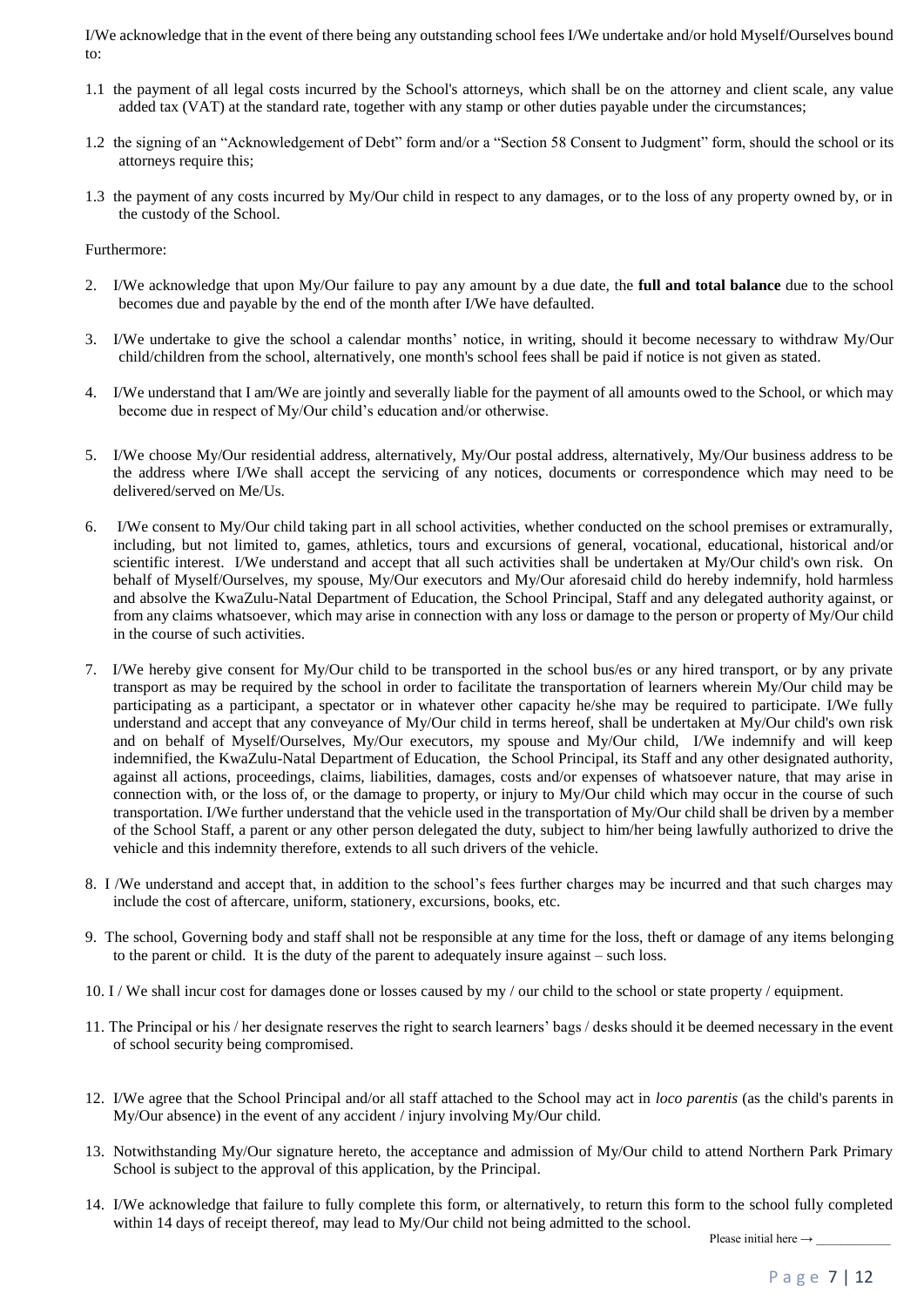15. We understand that this application for admission **WILL NOT** be processed unless all the documents listed below, together with a transfer card from the applicant learner's previous school, have been received by Northern Park Primary School.

| a. | A duly completed Application for Enrolment.                                                                                                                                                            |
|----|--------------------------------------------------------------------------------------------------------------------------------------------------------------------------------------------------------|
| b. | A duly completed Enrolment Agreement.                                                                                                                                                                  |
| c. | Transfer Card from previous school (if this is not the first school the learner is attending).<br>*Must include all marks for tasks completed if learner started the school year at another<br>school. |
| d. | Copy of Unabridged Birth Certificate                                                                                                                                                                   |
| е. | Recent proof of address for fica.                                                                                                                                                                      |
| f. | Proof of last Grade attained (latest Report)                                                                                                                                                           |
| g. | Copy of child's immunisation card                                                                                                                                                                      |
| h. | Two identity photographs of child (passport size) only if invited to submit original                                                                                                                   |
|    | application forms.                                                                                                                                                                                     |
| i. | Certified copies of Parent/s ID Document/s                                                                                                                                                             |
|    | Financial clearance certificate.                                                                                                                                                                       |
| k. | Recent salary slips: Father and mother                                                                                                                                                                 |
| I. | Foreign applicants: Study / residence permit.                                                                                                                                                          |
| m. | Grant documentation if receiving.                                                                                                                                                                      |
| n. | Certified Copy of Death Certificate in the event of a parent/parents being deceased                                                                                                                    |
| о. | Certified Copy of Adoption/Foster Papers (if applicable)                                                                                                                                               |
| p. | Affidavit if single parent / spouse where about unknown                                                                                                                                                |
|    |                                                                                                                                                                                                        |

SIGNED at\_\_\_\_\_\_\_\_\_\_\_\_\_\_\_\_\_\_\_\_\_\_\_\_\_\_\_\_\_\_ on\_\_\_\_\_\_\_\_\_\_\_\_\_\_\_\_\_\_\_\_\_\_\_\_\_\_\_\_\_\_\_\_\_\_\_\_\_\_\_\_\_\_\_ \_\_\_\_\_\_\_\_\_\_\_\_\_\_\_\_\_\_\_\_\_\_\_\_\_\_\_\_\_\_\_\_\_\_\_\_\_\_\_\_\_\_\_ \_\_\_\_\_\_\_\_\_\_\_\_\_\_\_\_\_\_\_\_\_\_\_\_\_\_\_\_\_\_\_\_\_\_\_\_\_\_\_\_ Father/Guardian Mother/Guardian Mother/Guardian \_\_\_\_\_\_\_\_\_\_\_\_\_\_\_\_\_\_\_\_\_\_\_\_\_\_\_\_\_\_\_\_\_\_\_\_\_\_\_\_\_\_ \_\_\_\_\_\_\_\_\_\_\_\_\_\_\_\_\_\_\_\_\_\_\_\_\_\_\_\_\_\_\_\_\_\_\_\_\_\_\_\_ Witness Witness **Office use only:**  Date: \_\_\_\_\_\_\_\_\_\_\_\_\_\_\_\_\_\_ Accepted: \_\_\_\_\_\_\_\_\_\_\_\_\_\_\_\_ Accession No: \_\_\_\_\_\_\_\_\_\_\_\_\_\_\_\_\_\_\_\_\_\_\_\_\_ Rejected: \_\_\_\_\_\_\_\_\_\_\_\_\_ Reason for Rejection: \_\_\_\_\_\_\_\_\_\_\_\_\_\_\_\_\_\_\_\_\_\_\_\_\_\_\_\_\_\_\_\_\_\_\_\_\_\_\_\_\_\_\_\_\_\_\_\_\_\_\_\_\_\_\_\_\_\_\_\_\_\_\_\_\_\_\_\_\_\_\_\_\_\_\_

SIGNED at \_\_\_\_\_\_\_\_\_\_\_\_\_\_\_\_\_\_\_\_\_\_\_\_\_\_\_\_\_\_\_\_ on \_\_\_\_\_\_\_\_\_\_\_\_\_\_\_\_\_\_\_\_\_\_\_\_\_\_\_\_\_\_\_\_\_\_\_\_\_

PRINCIPAL

\_\_\_\_\_\_\_\_\_\_\_\_\_\_\_\_\_\_\_\_\_\_\_\_\_\_\_\_\_\_\_\_\_\_\_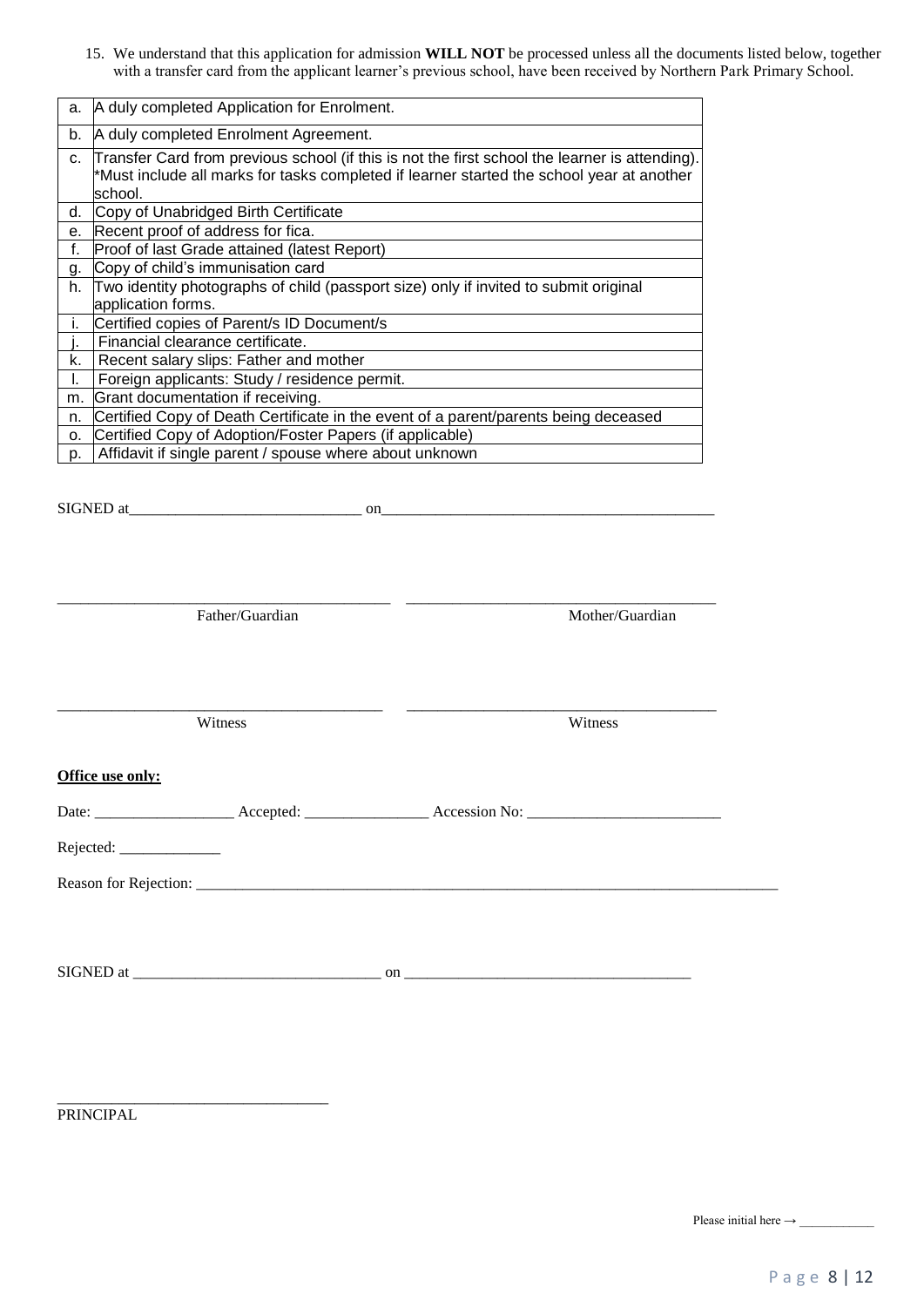

## NORTHERN PARK PRIMARY

25 Allan Hirst Drive Chase Valley, Pietermaritzburg, 3201 Telephone: 033 342 3222 Website: www.npps.co.za Email: northernparkps@npps.co.za



#### **ENROLMENT AGREEMENT**

entered into between:

#### **NORTHERN PARK PRIMARY SCHOOL**

and

FULL NAMES OF FATHER/GUARDIAN

and

**FULL NAMES OF MOTHER/GUARDIAN** 

RESIDENTIAL ADDRESS FATHER/GUARDIAN (DOMICILIUM CITANDI ET EXECUTANDI):

RESIDENTIAL ADDRESS MOTHER/GUARDIAN (DOMICILIUM CITANDI ET EXECUTANDI):

**TELEPHONE NUMBERS:** FATHER/GUARDIAN: MOTHER/GUARDIAN: WARD AND THE RESIDENCE AND THE RESIDENCE AND THE RESIDENCE AND THE RESIDENCE AND THE RESIDENCE AND THE RESIDENCE AND THE RESIDENCE AND THE RESIDENCE AND THE RESIDENCE AND THE RESIDENCE AND THE RESIDENCE AN

**EMAIL ADDRESS:** 

| FATHER/GUARDIAN: |  |
|------------------|--|
| MOTHER/GUARDIAN: |  |

#### **EMPLOYMENT ADDRESS (FATHER/GUARDIAN):**

**EMPLOYMENT ADDRESS (MOTHER/GUARDIAN):**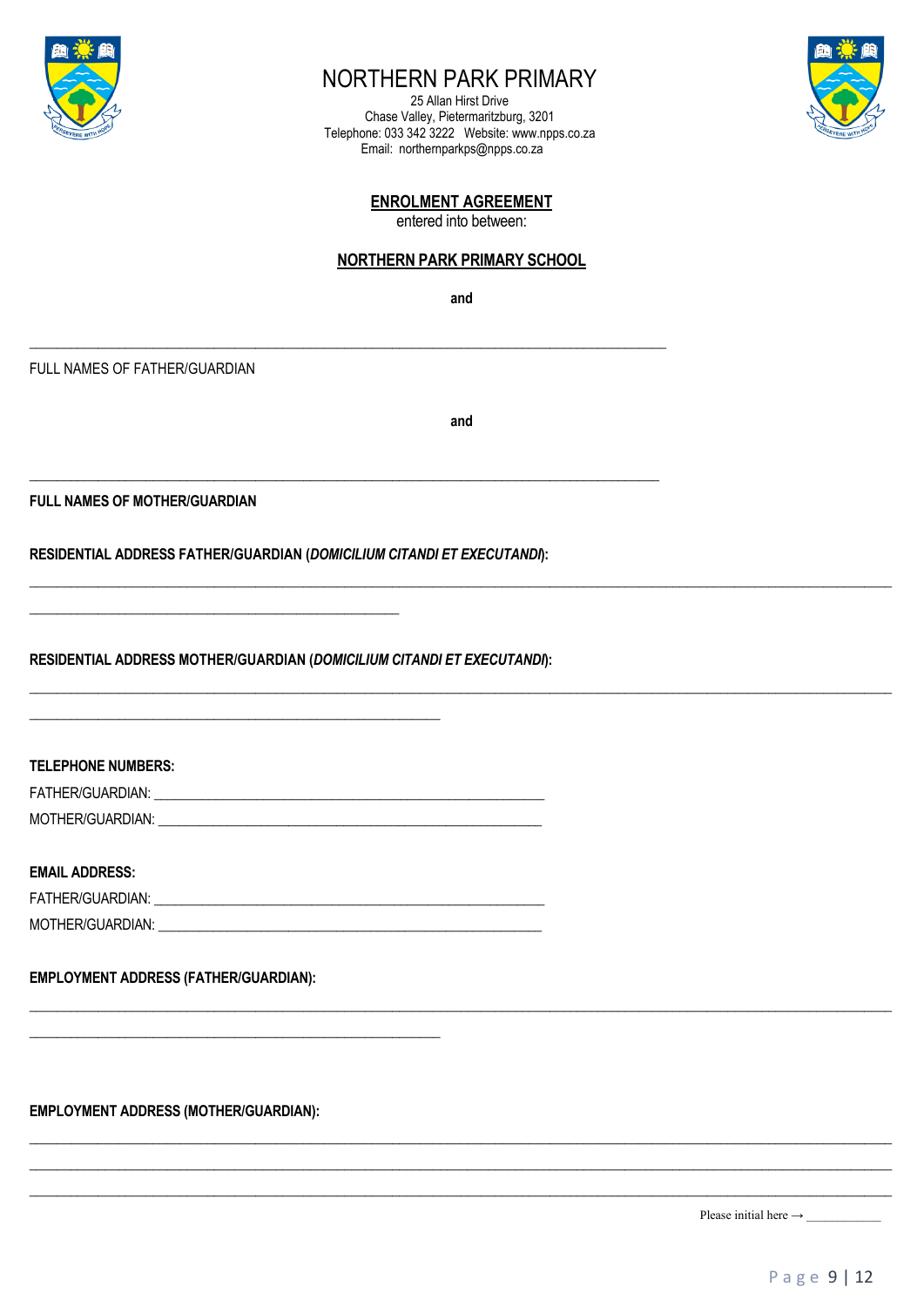#### **NAME OF THE PUPIL SEEKING ENROLMENT:**

#### **1. APPLICATION FOR ENROLMENT**

1.1 This enrolment agreement, incorporating an application for enrolment, will govern the relationship between the Parents and the Governing Body of the School if the application for enrolment is successful and for as long as the learner is attending School.

 $\Box$  $\Box$ \_\_\_\_\_\_\_\_\_\_\_\_\_\_\_\_\_\_\_\_\_\_\_\_\_\_\_\_\_\_\_\_\_\_\_\_\_\_\_\_\_\_\_\_\_\_\_\_\_\_\_\_\_\_\_\_\_\_\_\_\_\_\_\_\_\_\_\_\_\_\_\_\_\_\_\_\_\_\_\_\_\_\_\_\_\_\_\_\_\_\_\_\_\_\_\_\_\_\_\_\_\_\_\_\_\_\_\_\_\_\_\_\_\_\_\_\_\_\_\_\_\_\_\_\_\_

2.1 This agreement is primarily intended to govern the financial obligations of the parents and does not limit or prescribe all remaining rights and obligations between the parties.

#### **2. SCHOOL FEES:**

2.1 School fees are payable annually in advance on or before 28 February of each year.

 $\_$  ,  $\_$  ,  $\_$  ,  $\_$  ,  $\_$  ,  $\_$  ,  $\_$  ,  $\_$  ,  $\_$  ,  $\_$  ,  $\_$  ,  $\_$  ,  $\_$  ,  $\_$  ,  $\_$  ,  $\_$  ,  $\_$  ,  $\_$  ,  $\_$  ,  $\_$  ,  $\_$  ,  $\_$  ,  $\_$  ,  $\_$  ,  $\_$  ,  $\_$  ,  $\_$  ,  $\_$  ,  $\_$  ,  $\_$  ,  $\_$  ,  $\_$  ,  $\_$  ,  $\_$  ,  $\_$  ,  $\_$  ,  $\_$  ,

- 2.2 Notwithstanding clause 2.1 above, Parents may sign an annual Agreement to pay school fees that entitles them to pay school fees in monthly or quarterly instalments.
- 2.3 Should Parents elect to sign an annual agreement to pay school fees in terms of clause 2.2 above, each years' signed Agreement to pay school fees must be returned to the school before 28 February of every year, or in the event of the admission of a learner after 28 February of any given year, within ten (10) days of admission, failing which the Parents will be obliged to settle the school fees in full on or before 28 February of every year or within ten (10) days after admission, as the case may be.
- 2.4 Should an attorney be instructed to collect any amount due as a result of any breach of this Agreement or of the Agreement to pay school fees, then the Parents will be jointly and severally liable for the payment of school fees and the School may recover its costs on the scale as between attorney and client, including collection commission and tracing fees.
- 2.5 I/We hereby authorise the Governing Body of the School, or its duly authorised representative, to conduct a full credit investigation in and to my/our affairs and to report me/us to any Credit Bureau upon non-payment or late payment of any amount due and payable.

#### **3. APPLICATION FOR EXEMPTION**

- 3.1 Should no application for exemption from or reduction in school fees on the prescribed form be received before 28 February of every year, I/we will be *ipso facto* barred from applying for an exemption from or reduction in school fees, and the school fees determined at the annual meeting contemplated in terms of Section 38 and 39 of the South African Schools Act 84 of 1996, as amended, will be due and payable, regardless of whether I/we would otherwise have qualified for an exemption from or reduction in school fees.
- 3.2 Single parent's/custodian parents may apply for exemption from or reduction in school fees, without the consent of the other biological parent/non-custodian parent, subject to the following conditions:

#### Please initial here  $\rightarrow$

3.2.1 That the single parent/custodian so applying, must complete and sign the prescribed affidavit setting out the grounds why application is made without the consent of the other biological parent/non-custodian parent.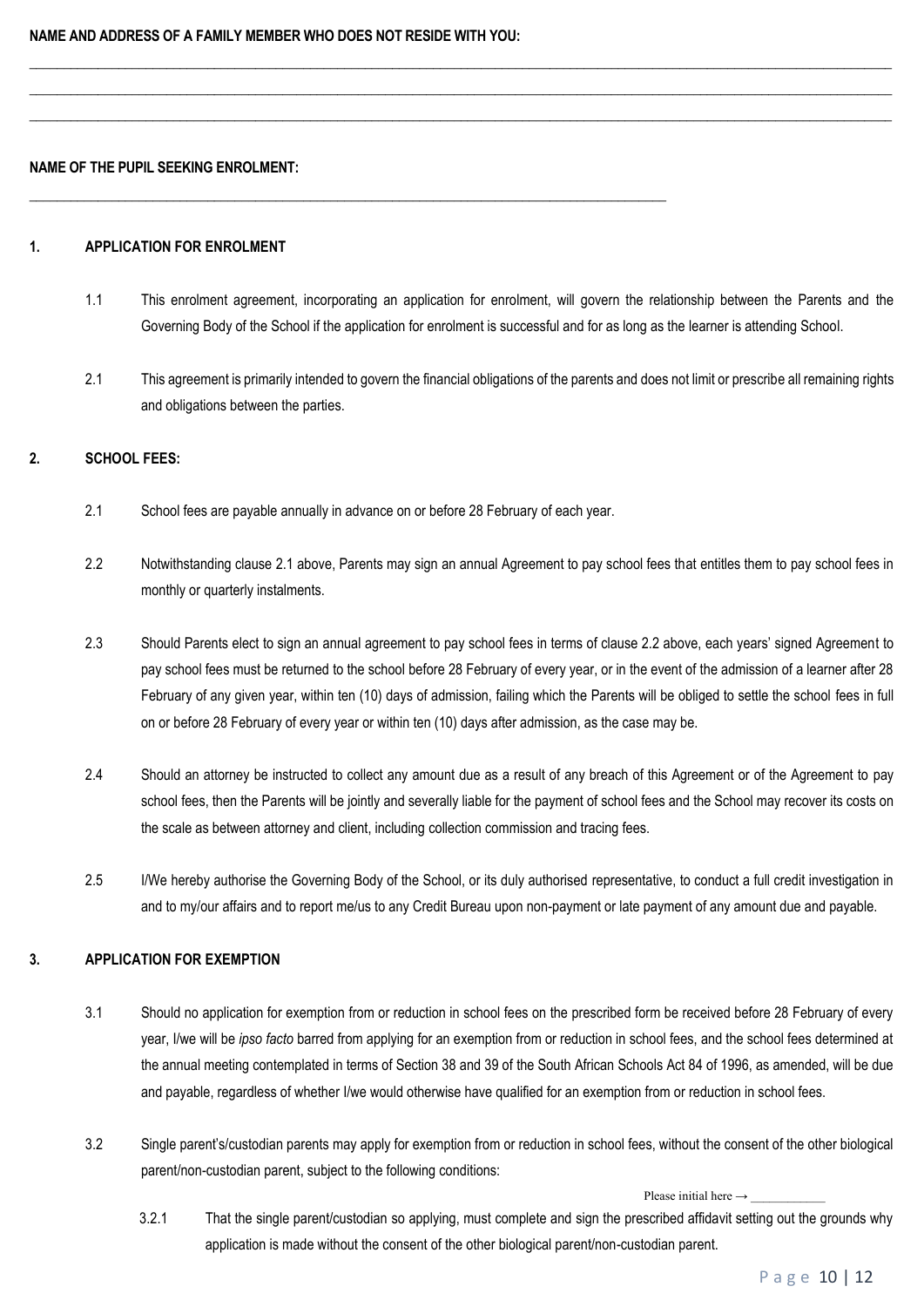- 3.2.2 The full contact details of the other biological parent/non-custodian parent must be provided in the prescribed affidavit and a copy of the child/children's **unabridged birth certificate(s)** must be submitted with the prescribed affidavit.
- 3.2.3 That the duly completed and signed prescribed affidavit must be submitted to the School Fee Bursar before an application for exemption from or reduction in school fees may be submitted.
- 3.2.4 That a single parent/custodian parent may not apply for exemption from or reduction in school fees until the prescribed affidavit has been submitted to the School.
- 3.2.5 That both the prescribed affidavit and applications for exemption from or reduction in school fees must be submitted to the School Fee Bursar of the School on or before 28 February each year, or within 60 days of change of circumstances.
- 3.3 That interviews may be conducted to verify information given by a parent/parents in respect of any aspect of the application for exemption or reduction in school fees and prescribed affidavit before an exemption is granted.
- 3.4 That parents may appeal to the Head of Department of the KZNDoE against the decision of the Governing Body of the School regarding exemption from or reduction in school fees.
- 3.5 That, subject to paragraph 3.2 above, the Governing Body of the School must consider the combined gross income of the parents as defined in the Regulations for Exemption of Parents from Payment of School Fees (as per Government Gazette R1052 published on 18 October 2006), when processing all applications for exemption from or reduction in school fees.
- 3.6 That the Governing Body may delegate the handling of all applications for exemption from or reduction in school fees to the Principal and/or School Fee Bursar.
- 3.7 That should no application for exemption from or reduction in school fees on the prescribed form be received on or before 28 February each year, or within 60 days of change of circumstances, a parent/parents shall be *ipso facto* barred from them later applying for an exemption from or reduction in school fees.

| <b>DATED</b> | this | v  | v |
|--------------|------|----|---|
|              | or.  | uc |   |
|              |      |    |   |

\_\_\_\_\_\_\_\_\_\_\_\_\_\_\_\_\_\_\_\_\_\_\_\_\_\_\_\_\_\_\_\_\_\_\_\_ \_\_\_\_\_\_\_\_\_\_\_\_\_\_\_\_\_\_\_\_\_\_\_\_\_\_\_\_\_\_\_\_\_

FATHER/GUARDIAN PRINCIPAL

MOTHER/GUARDIAN

\_\_\_\_\_\_\_\_\_\_\_\_\_\_\_\_\_\_\_\_\_\_\_\_\_\_\_\_\_\_\_\_\_\_\_\_